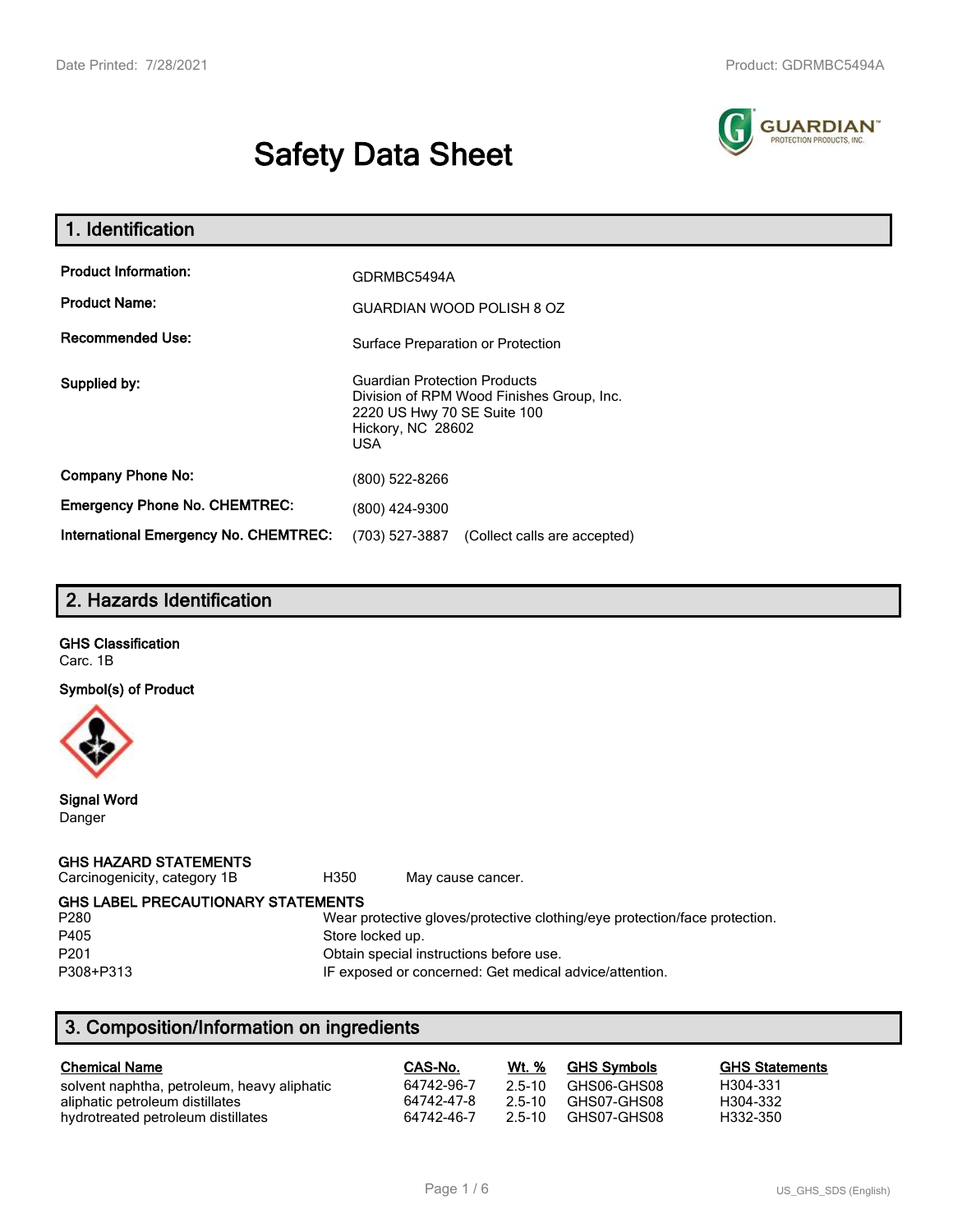The exact percentage (concentration) of ingredients is being withheld as a trade secret.

The text for GHS Hazard Statements shown above (if any) is given in the "Other information" Section.

# **4. First-aid Measures**



FIRST AID - EYE CONTACT: IF IN EYES: Rinse cautiously with water for several minutes. Remove contact lenses, if present and easy to do. Continue rinsing. If eye irritation persists: Get medical advice/attention.

FIRST AID - SKIN CONTACT: IF ON SKIN: Gently wash with plenty of Soap and Water. If skin irritation occurs: Get medical advice/ attention.

FIRST AID - INGESTION: IF SWALLOWED: rinse mouth. Do NOT induce vomiting. IF exposed or if you feel unwell: Call a POISON CENTER or doctor/physician.

FIRST AID - INHALATION: IF INHALED: If breathing is difficult, remove victim to fresh air and keep at rest in a position comfortable for breathing. IF exposed or if you feel unwell: Call a POISON CENTER or doctor/physician.

# **5. Fire-fighting Measures**

**SPECIAL FIREFIGHTING PROCEDURES:** This product is not expected to burn under normal conditions of use.

**FIREFIGHTING EQUIPMENT:** None.

#### **6. Accidental Release Measures**

**ENVIRONMENTAL MEASURES:** No Information

**STEPS TO BE TAKEN IN CASE MATERIAL IS RELEASED OR SPILLED:** Follow personal protective equipment recommendations found in Section VIII. Personal protective equipment needs must be evaluated based on information provided on this sheet and the special circumstances created by the spill including; the material spilled, the quantity of the spill, the area in which the spill occurred, and the training and the expertise of employees in the area responding to the spill. Do not allow the spilled product to enter public drainage system or open waterways.

#### **7. Handling and Storage**



**HANDLING:** Avoid inhalation and contact with eyes, skin, and clothing. Wash hands thoroughly after handling and before eating or drinking.

**STORAGE:** Keep containers closed when not in use. Store in cool well ventilated space away from incompatible materials.

#### **8. Exposure Controls/Personal Protection**

| Ingredients with Occupational Exposure Limits                                     |                      |                       |                     |                         |  |
|-----------------------------------------------------------------------------------|----------------------|-----------------------|---------------------|-------------------------|--|
| <b>Chemical Name</b>                                                              | <b>ACGIH TLV-TWA</b> | <b>ACGIH-TLV STEL</b> | <b>OSHA PEL-TWA</b> | <b>OSHA PEL-CEILING</b> |  |
| aliphatic petroleum distillates<br>solvent naphtha, petroleum, heavy<br>aliphatic | N.D.<br>N.D.         | N.D.<br>N.D.          | N.D.<br>N.D.        | N.D.<br>N.D.            |  |
| hydrotreated petroleum distillates                                                | N.D.                 | N.D.                  | N.D.                | N.D.                    |  |

**Further Advice: MEL = Maximum Exposure Limit OES = Occupational Exposure Standard SUP = Supplier's Recommendation Sk = Skin Sensitizer N.E. = Not Established N.D. = Not Determined**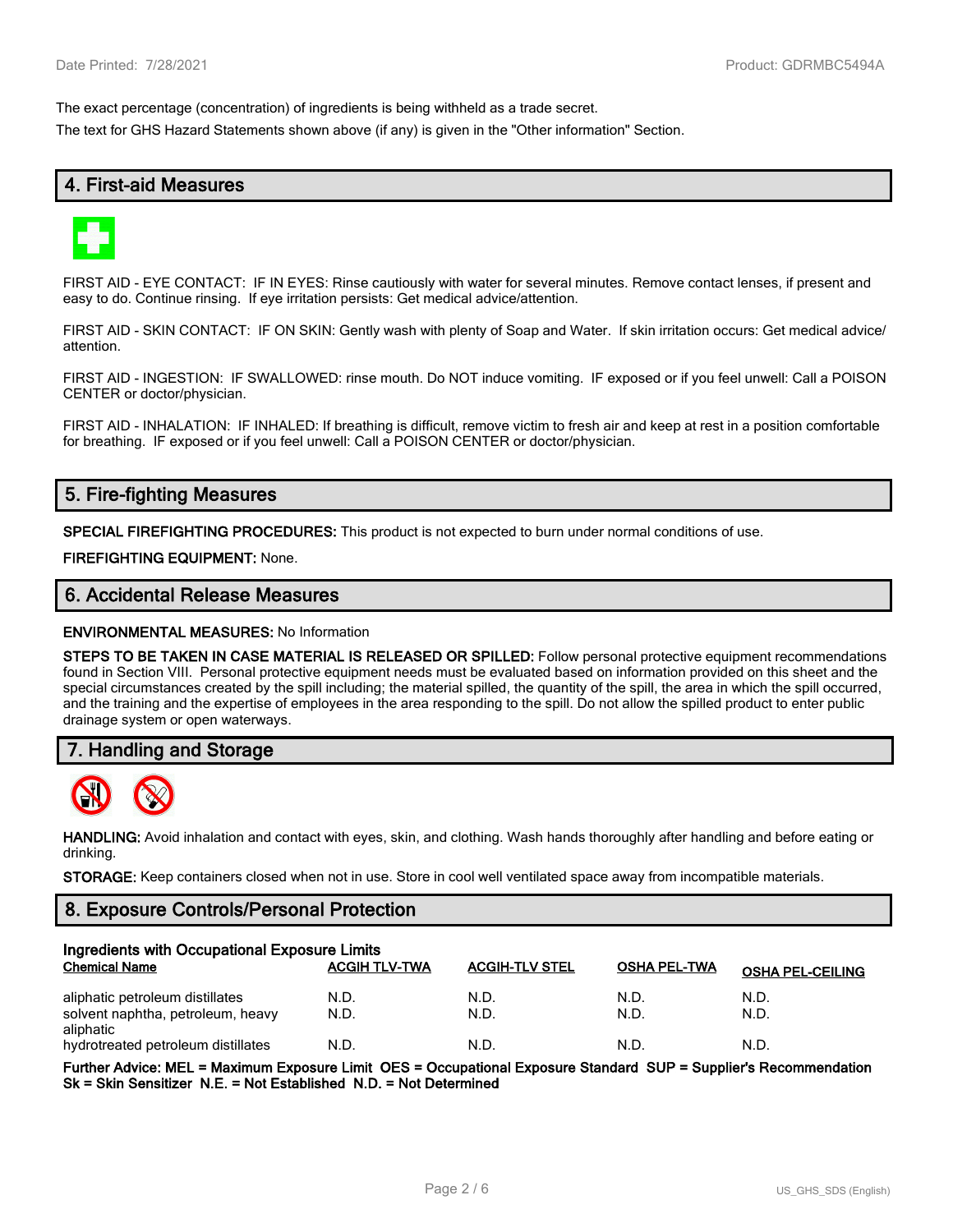## **Personal Protection**



**RESPIRATORY PROTECTION:** Use NIOSH approved respiratory protection.

**SKIN PROTECTION:** Wear chemical resistant footwear and clothing such as gloves, an apron or a whole body suit as appropriate.



**EYE PROTECTION:** Wear chemical-resistant glasses and/or goggles and a face shield when eye and face contact is possible due to splashing or spraying of material.



**OTHER PROTECTIVE EQUIPMENT:** No Information



**HYGIENIC PRACTICES:** It is good practice to avoid contact with the product and/or its vapors, mists or dust by using appropriate protective measures. Wash thoroughly after handling and before eating or drinking.

# **9. Physical and Chemical Properties**

| Appearance:                    | Cloudy Liquid               | <b>Physical State:</b>                      | <b>LIQUID</b>        |
|--------------------------------|-----------------------------|---------------------------------------------|----------------------|
| Odor:                          | None to Very Faint          | <b>Odor Threshold:</b>                      | Not determined       |
| Density, g/cm3:                | 0.931                       | pH:                                         | 7.5                  |
| Freeze Point. °F:              | Not determined              | <b>Viscosity:</b>                           | Not determined       |
| <b>Solubility in Water:</b>    | Not determined              | Partition Coefficient, n-octanol/<br>water: | Not determined       |
| Decomposition temperature, °F: | Not determined              | <b>Explosive Limits, %:</b>                 | Not determined       |
| Boiling Range, °F:             | Not determined              | Flash Point, °F:                            | $>$ 200 $^{\circ}$ F |
| Combustibility:                | Does not support combustion | Auto-Ignition Temperature, °F:              | Not determined       |
| <b>Evaporation Rate:</b>       | Slower than Diethyl Ether   | Vapor Pressure, mmHg:                       | Not determined       |
| <b>Vapor Density:</b>          | Not determined              |                                             |                      |

## **10. Stability and reactivity**

**N.I. = No Information**

**STABILITY:** Stable under normal conditions. **CONDITIONS TO AVOID:** Contact with incompatible materials. **INCOMPATIBILITY:** Acids, Bases, Oxidizing agents **HAZARDOUS DECOMPOSITION PRODUCTS:** Not determined.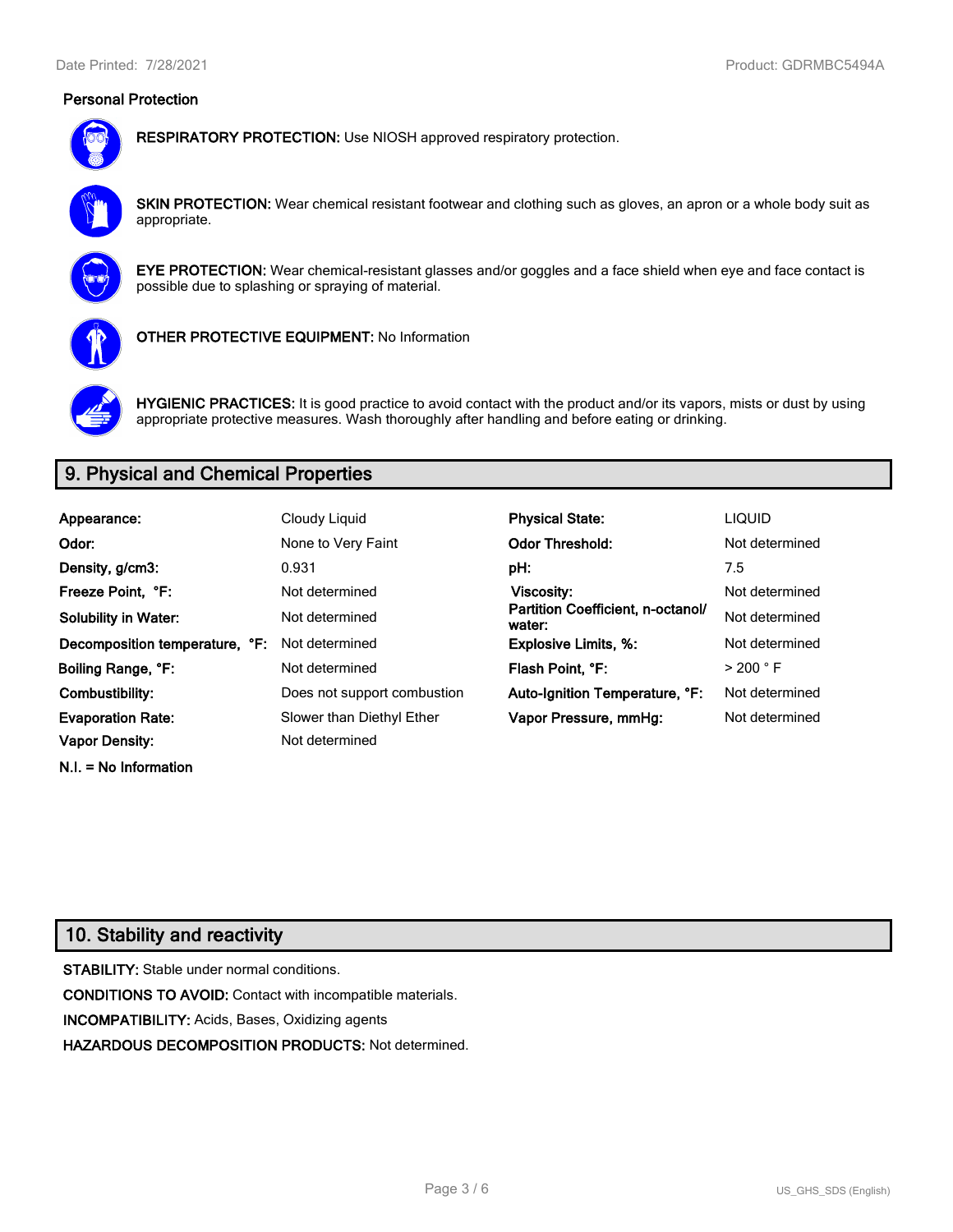## **11. Toxicological information**



**Practical Experiences**

**EMERGENCY OVERVIEW:** No Information

**EFFECT OF OVEREXPOSURE - EYE CONTACT:** No Information

**EFFECT OF OVEREXPOSURE - INGESTION:** No Information

**EFFECT OF OVEREXPOSURE - INHALATION:** No Information

**EFFECT OF OVEREXPOSURE - SKIN CONTACT:** No Information

**CARCINOGENICITY:** May cause cancer.

**PRIMARY ROUTE(S) OF ENTRY:**

#### **Acute Toxicity Values**

**The acute effects of this product have not been tested. Data on individual components are tabulated below**

| CAS-No.                                                                      | <b>Chemical Name</b>                        | Oral LD50       | Dermal LD50                       | <b>Vapor LC50</b> |
|------------------------------------------------------------------------------|---------------------------------------------|-----------------|-----------------------------------|-------------------|
| 64742-96-7                                                                   | solvent naphtha, petroleum, heavy aliphatic | >5000 mg/kg Rat | >2000 mg/kg Rabbit >5.28 mg/L Rat |                   |
| 64742-47-8                                                                   | aliphatic petroleum distillates             | >5000 mg/kg Rat | >2000 mg/kg Rabbit >13 mg/L Rat   |                   |
| 64742-46-7                                                                   | hydrotreated petroleum distillates          | 7400 mg/kg Rat  | >2000 mg/kg Rabbit 18.8 mg/L Rat  |                   |
| $\mathbf{M}$ $\mathbf{L}$ $\mathbf{L}$ $\mathbf{M}$ $\mathbf{A}$ information |                                             |                 |                                   |                   |

**N.I. = No Information**

## **12. Ecological information**

**ECOLOGICAL INFORMATION:** Ecological evaluation of this material has not been performed; however, do not allow the product to be released to the environment without governmental approval/permits.

#### **13. Disposal Information**



**Product**

**DISPOSAL METHOD:** Waste from this material may be a listed and/or characteristic hazardous waste. Dispose of material, contaminated absorbent, container and unused contents in accordance with local, state, and federal regulations.

**STEPS TO BE TAKEN IN CASE MATERIAL IS RELEASED OR SPILLED:** Follow personal protective equipment recommendations found in Section VIII. Personal protective equipment needs must be evaluated based on information provided on this sheet and the special circumstances created by the spill including; the material spilled, the quantity of the spill, the area in which the spill occurred, and the training and the expertise of employees in the area responding to the spill. Do not allow the spilled product to enter public drainage system or open waterways.

## **14. Transport Information**

#### **SPECIAL TRANSPORT PRECAUTIONS:** No Information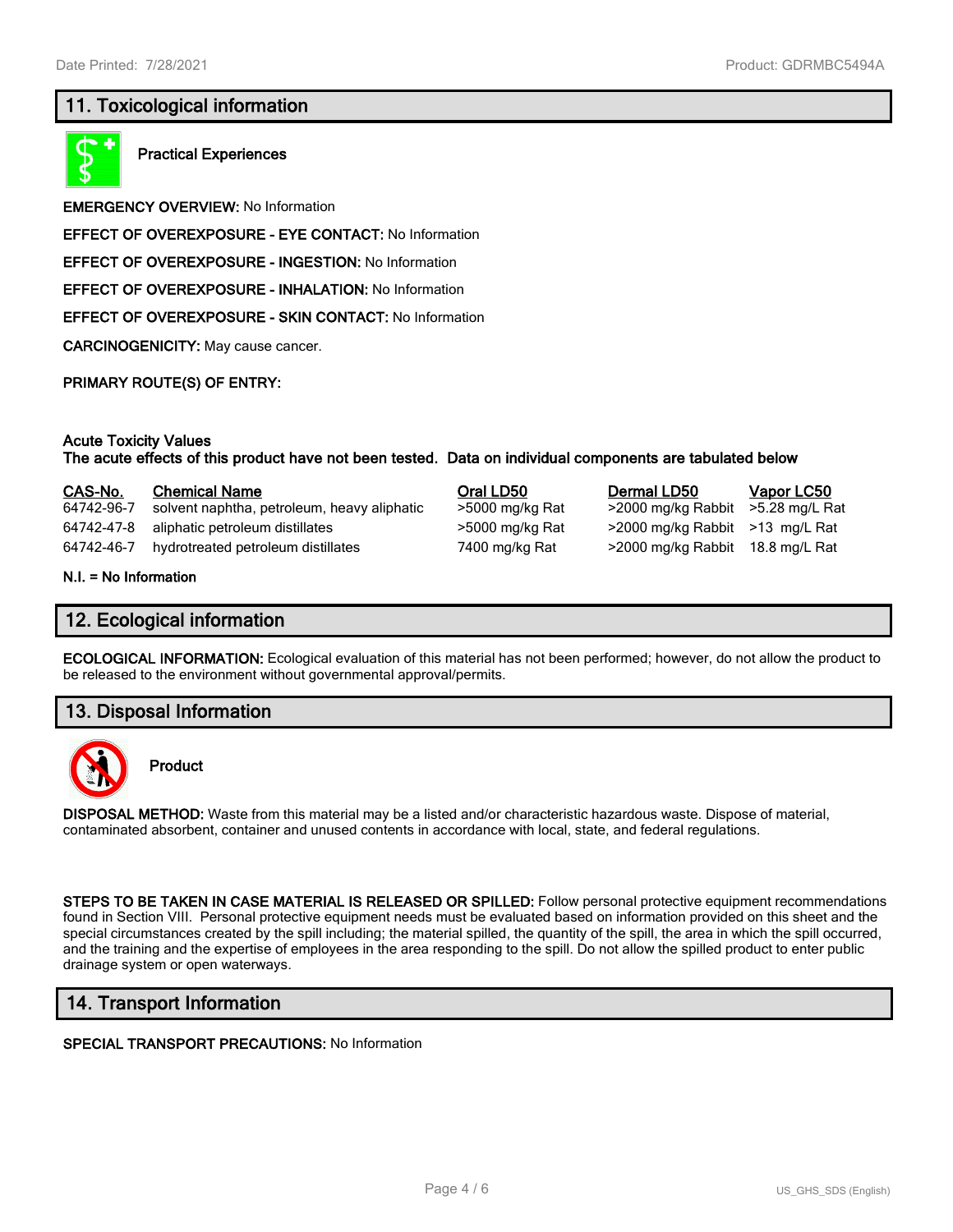**DOT:** NOT RESTRICTED **IATA:** NOT RESTRICTED **IMDG:** NOT RESTRICTED

## **15. Regulatory Information**

## **U.S. Federal Regulations:**

#### **CERCLA - SARA Hazard Category**

This product has been reviewed according to the EPA 'Hazard Categories' promulgated under Sections 311 and 312 of the Superfund Amendment and Reauthorization Act of 1986 (SARA Title III) and is considered, under applicable definitions, to meet the following categories:

Chronic Health Hazard

#### **SARA SECTION 313**

This product contains the following substances subject to the reporting requirements of Section 313 of Title III of the Superfund Amendment and Reauthorization Act of 1986 and 40 CFR part 372:

No Sara 313 components exist in this product.

#### **TOXIC SUBSTANCES CONTROL ACT**

This product contains the following chemical substances subject to the reporting requirements of TSCA 12(B) if exported from the United States:

No TSCA components exist in this product.

# **U.S. State Regulations:**

#### **CALIFORNIA PROPOSITION 65**

No listed chemicals.

| <b>Revision Date:</b> |                        | 7/28/2021                    | <b>Supersedes Date:</b>     |                                                                                                    |  |                             |   |
|-----------------------|------------------------|------------------------------|-----------------------------|----------------------------------------------------------------------------------------------------|--|-----------------------------|---|
| Reason for revision:  |                        |                              | 15 - Regulatory Information | Substance and/or Product Properties Changed in Section(s):<br>09 - Physical & Chemical Information |  |                             |   |
|                       | Datasheet produced by: | <b>Regulatory Department</b> |                             |                                                                                                    |  |                             |   |
| <b>HMIS Ratings:</b>  |                        |                              |                             |                                                                                                    |  |                             |   |
| Health:               |                        | Flammability:                |                             | <b>Reactivity:</b>                                                                                 |  | <b>Personal Protection:</b> | х |

| H <sub>304</sub> | May be fatal if swallowed and enters airways. |
|------------------|-----------------------------------------------|
| H331             | Toxic if inhaled.                             |
| H332             | Harmful if inhaled.                           |